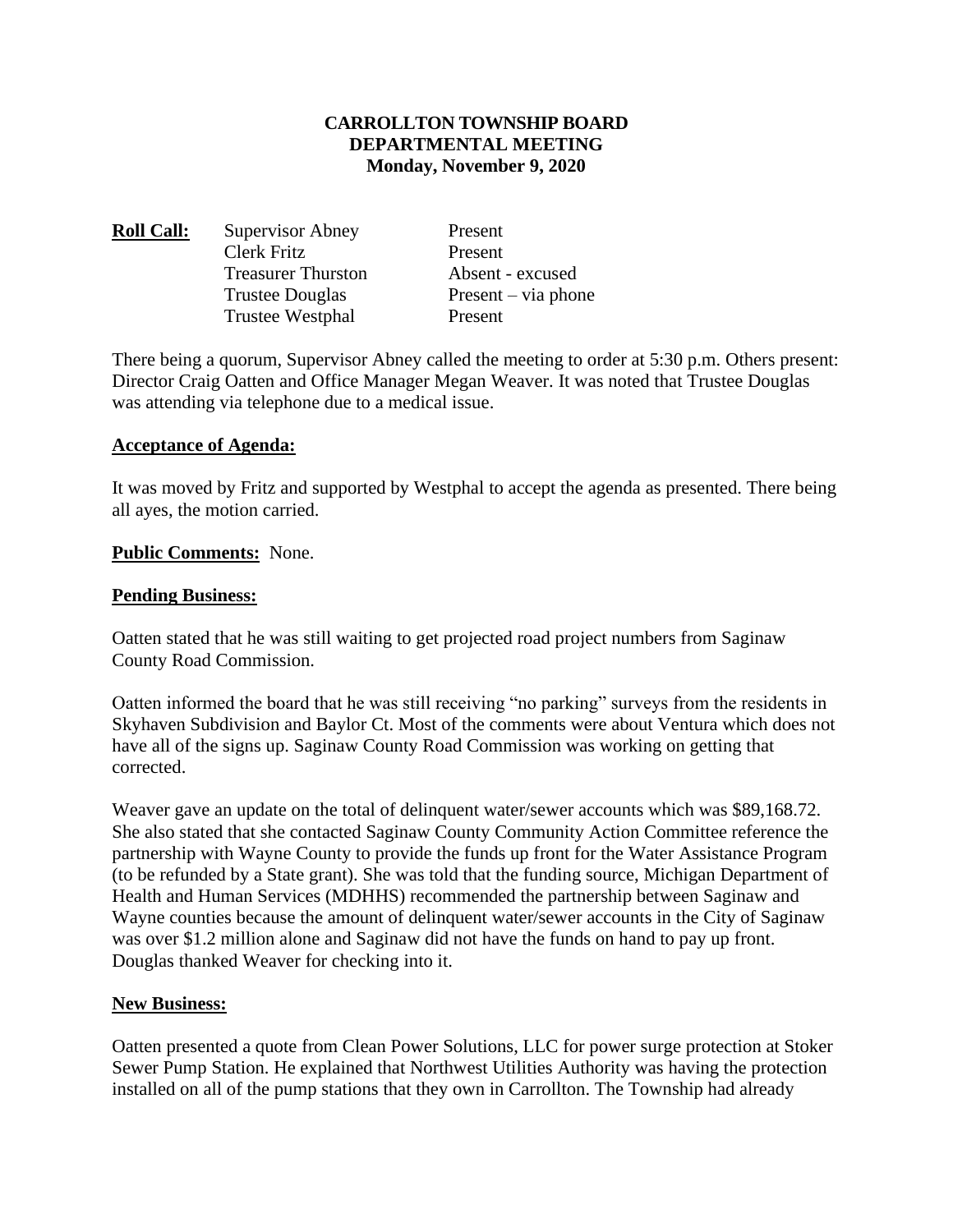purchased protection for Hanchett Pump Station; leaving Stoker Station as the only one without protection. DPW Superintendent Don Sumption would like to have Stoker Station protected as well. Discussion followed. It was moved by Abney and supported by Westphal to approve the quote from Clean Power Solutions, LLC for \$2,495 for Total Protection Solutions surge protection at Stoker Sewer Pump Station (copy attached). There being all ayes, the motion carried.

Oatten presented information from the U.S. Department of Veterans Affairs who had filed a "Declaration of Taking" lawsuit to obtain the 7.25 acres of land located on Greenfield near Hermansau (PIN #11-12-4-13-2047-003). Approximately 1.2 acres is in Carrollton Township and the remaining 6-plus acres is in Saginaw Township. The Secretary of Veterans Affairs has the authority to acquire property necessary for medical facility purposes by purchase or condemnation. The Aleda Lutz Veterans Affairs Medical Center located at 1500 Weiss would like the property for additional parking.

Township Attorney Gary Campbell advised that Carrollton Township sign the Disclaimer of Interest as the property is privately owned and it will most likely be a drawn-out court battle to settle on a purchase price. Since Carrollton Township does not own the property and has no public use planned; it was in the Township's best interest to bow out and avoid any legal fees. The only loss to the Township would be property taxes on the vacant land. Discussion followed. It was moved by Abney and supported by Douglas to have Attorney Gary Campbell sign the Disclaimer of Interest on behalf of Carrollton Township to be dismissed from the lawsuit. There being all ayes, the motion carried.

Weaver presented the current ordinance pertaining to food trucks (temporary outdoor use). It was board consensus to have the Planning Commission look at the ordinance and decide if any amendment needs to be made.

Oatten informed the board that the Saginaw County Equalization Director, Denise Babbitt, had sent out communication regarding the 2018 State Tax Commission's decision to include a Designated Assessor at the local level for the Audit of Minimum Assessing Requirements (AMAR). Saginaw County is required to have an eligible candidate selected as well as an interlocal agreement and at least 51% of the local units' approval by December 31, 2020. Discussion followed. Oatten stated that he had a call in to Ms. Babbitt to discuss some of the concerns he had and was still waiting for a response. It was moved by Fritz and supported by Abney to table the issue until the November 30 meeting.

Abney proposed the idea of accepting postmarks for mailed in water/sewer bill payments. He had recently been contacted by a resident who had mailed his payment in for the first time due to COVID-19 concerns. The payment was received after the due date and the 10% penalty was applied to his utility account. The resident had never had a penalty assessed and he was extremely upset, so Abney paid the penalty back out of his own pocket.

Weaver explained that the resident mailed their payment on October 15 and it was not received in the office until October 23 – after the due date of October 20. It was very typical for mail to take that long as the United States Postal Service now routes all local mail down to the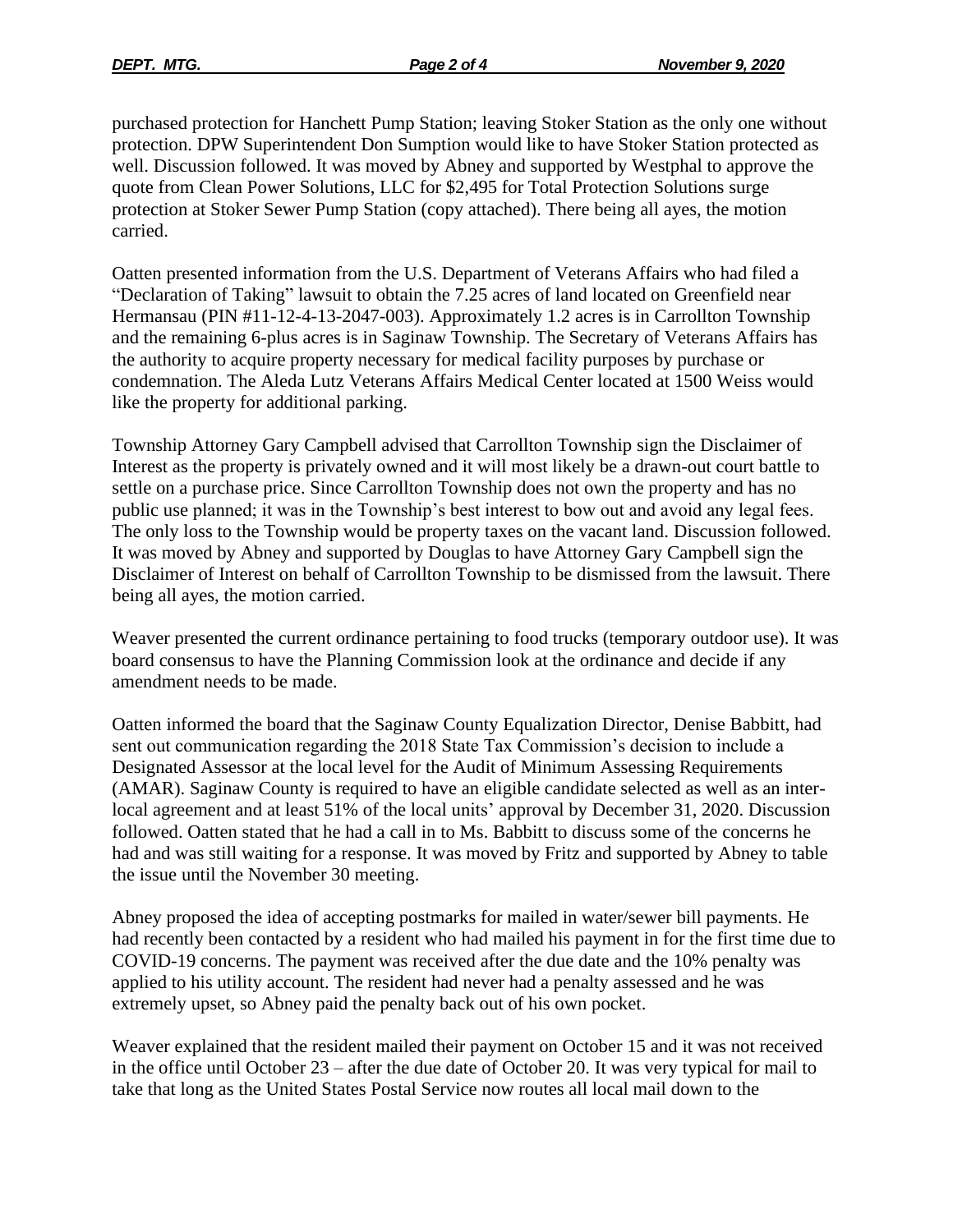Metroplex in Pontiac before being sorted and sent back to our area. Weaver further explained that accepting postmarks would create additional work for her staff as the mail would need to be sorted every day and the postmarked ones that were on or before the due date would need to be separated. Since the penalties are applied on the day after the due date, as the mail comes in and those postmarked by the due date set aside to be considered received on time – the utility billing clerk would have to make single adjustments to credit the penalty on individual accounts on a daily basis.

Additionally, the shut-off day for non-payment is only 10 or 11 days after the due date and some mail could take longer than that to be received causing the workflow of the DPW to be interrupted. Weaver was not in favor of accepting postmarks for the reasons she stated, and she also felt that Treasurer Thurston should be involved in the discussion. Fritz agreed that Thurston should be present for the discussion. Weaver stated that almost all of our neighboring communities do not accept postmarks for either utility bill or property tax bill payments. Currently, the Township offers the drive up drop box, online/phone payment option and the ACH option where the customer can have the billing amount automatically deducted from their checking or savings account on the due date. She did know of some municipalities that offer a one-time waiver of the penalty if the customer has never been late before. Discussion followed. It was board consensus to table the issue until the November 30 meeting. Abney asked Weaver to get samples of the one-time waiver policy for review as well.

# **Director Comments:**

Oatten stated that he received communication from the North Branch of the Flint River Intercounty Drainage Board which represents Lapeer, Tuscola and Genesee counties. He explained that about 100 years ago, Saginaw County won an injunction to not allow work to be done because they were flooding Saginaw County as a result. They have made some improvements in the Flint area by installing dams and watershed areas and would like to meet with Saginaw County to discuss their improvements and get around the 100-year-old injunction. Oatten will attend the meeting.

Weaver stated that she was extremely proud of Deputy Clerk Tricia Mejia and the election chairpersons and inspectors for all their hard work at the November 3 General Election. It was a very long day and there were some ballot tabulator machine issues that required assistance from the County Clerk and his staff as well as staff from the Kochville Township Clerk's office. Weaver also stated that her other staff members, Mary Corcoran and Jessi Warzecha, pitched in and helped Mejia mail out all the absentee voter applications and ballots which were at a record high number this year. She was very impressed with their teamwork!

Weaver informed the board that Romanow had cleaned the carpets in the municipal building the previous Friday and the cost was built into the allocation that was paid every month.

# **Board Comments:**

Fritz echoed Weaver's comments reference the November 3 Election. He was very proud of everyone and all their hard work.